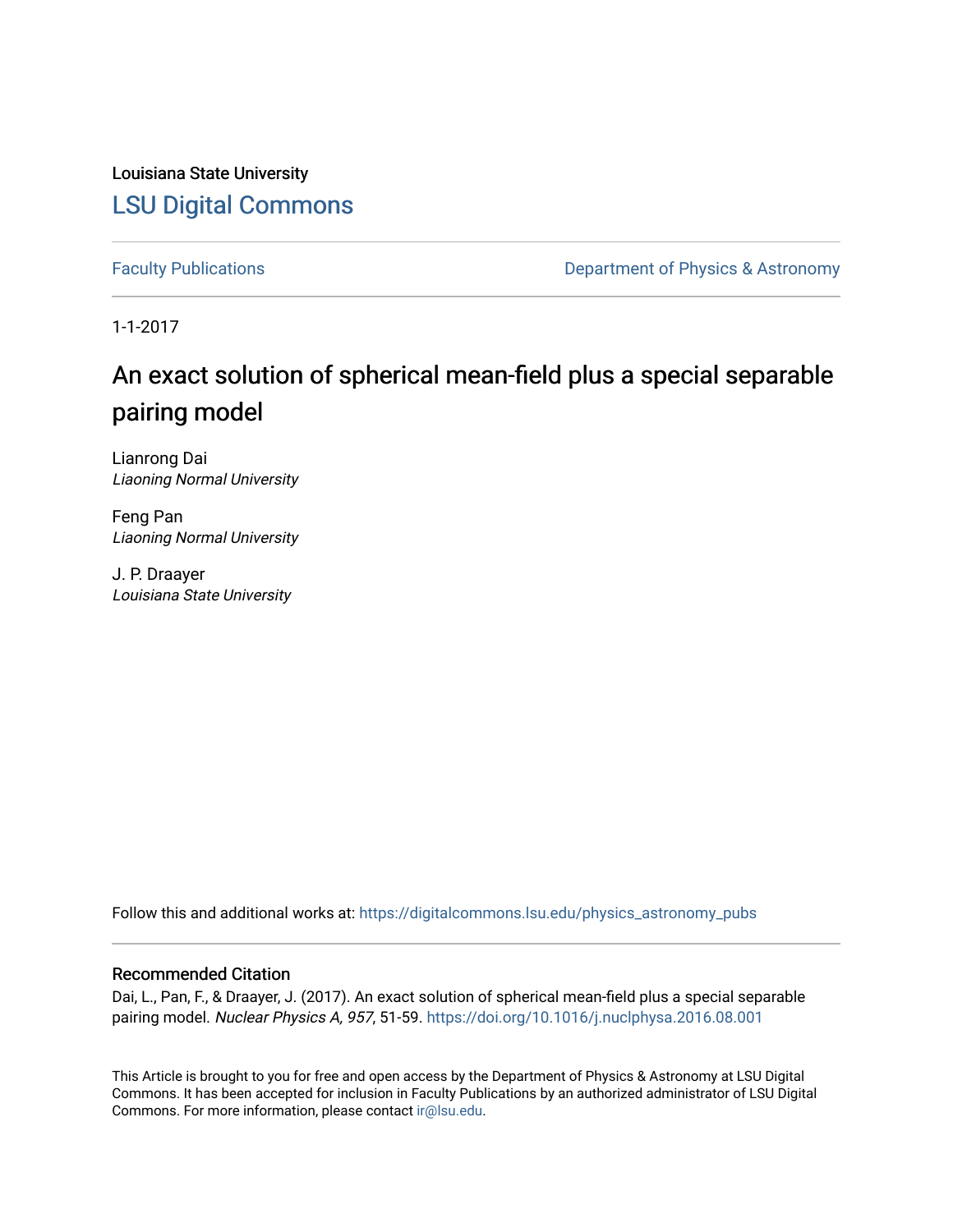## An exact solution of spherical mean-field plus a special separable pairing model

Lianrong Dai,<sup>1</sup> Feng Pan<sup>∗</sup>,<sup>1,2</sup> and J. P. Draayer<sup>2</sup>

*<sup>1</sup>Department of Physics, Liaoning Normal University, Dalian 116029, China*

*<sup>2</sup>Department of Physics and Astronomy, Louisiana State University, Baton Rouge, LA 70803-4001, USA*

An exact solution of nuclear spherical mean-field plus a special orbit-dependent separable pairing model is studied, of which the separable pairing interaction parameters are obtained by a linear fitting in terms of the single-particle energies considered. The advantage of the model is that, similar to the standard pairing case, it can be solved easily by using the extended Heine-Stieltjes polynomial approach. With the analysis of the model in the *ds*- and *pf*-shell subspace, it is shown that this special separable pairing model indeed provides similar pair structures of the model with the original separable pairing interaction, and is obviously better than the standard pairing model in many aspects.

PACS numbers: 21.60.Fw, 03.65.Fd, 02.20.Qs, 02.30.Ik

#### I. INTRODUCTION

Pairing interaction has been considered of importance in many branches of physics [1–4]. In nuclear physics, the pairing interaction is key to elucidate ground state and low-energy spectroscopic properties of nuclei, such as binding energies, oddeven effects, single-particle occupancies, excitation spectra, and moments of inertia, etc [5–7]. Though the Bardeen-Cooper-Schrieffer (BCS) [1] and the more refined Hartree-Fock-Bogolyubov (HFB) approximations provide simple and clear pictures in nuclei  $[6, 8, 9]$ , tremendous efforts have been made in finding accurate solutions to the problem  $[10-15]$  to overcome serious drawbacks in the BCS and the HFB resulting from particle number-nonconservation effects [13, 15–17]. It is known that either spherical or deformed mean-field plus the standard orbit independent pairing interaction can be solved exactly by using the Gaudin-Richardson method [18–20]. It has been shown that the set of Gaudin-Richardson equations can be solved easily by using the extended Heine-Stieltjes polynomial approach  $[21-24]$ . The deformed and spherical mean-field plus the extended pairing models have also been proposed, which can be solved more easily than the standard pairing model, especially when both the number of valence nucleon pairs and the number of single-particle orbits are large [25, 26].

The separable pairing problem was studied in [27], in which the single-particle energies are all degenerate. A case with two non-degenerate levels was analyzed in [28]. General non-degenerate cases were also considered previously [29, 30]. However, the expressions are complicated with the specially chosen constraints on the single-particle energies and the separable pairing interaction parameters, which are difficult to be solved numerically. In this work, we show that there are special cases of [29, 30], of which the solutions can be obtained easily by using the algebraic Bethe ansatz. It should be pointed out that solutions of the special separable pairing cases considered in this work were also derived previously by using the generalized Gaudin algebraic formalism [31, 32]. These special cases belong to a special family of the hyperbolic Richardson-Gaudin models studied in [31, 32].

#### II. THE MODEL AND ITS EXACT SOLUTION

The Hamiltonian of a mean-field plus the separable pairing model may be written as

$$
\hat{H} = \sum_{t=1}^{p} \epsilon_{j_t} \hat{N}_{j_t} + \hat{H}_{\rm P} = \sum_{t=1}^{p} \epsilon_{j_t} \hat{N}_{j_t} - G \sum_{1 \le t, t' \le p} c_{j_t} c_{j_{t'}} S_{j_t}^+ S_{j_{t'}}^-,
$$
\n(1)

<sup>∗</sup> The corresponding author's e-mail: daipan@dlut.edu.cn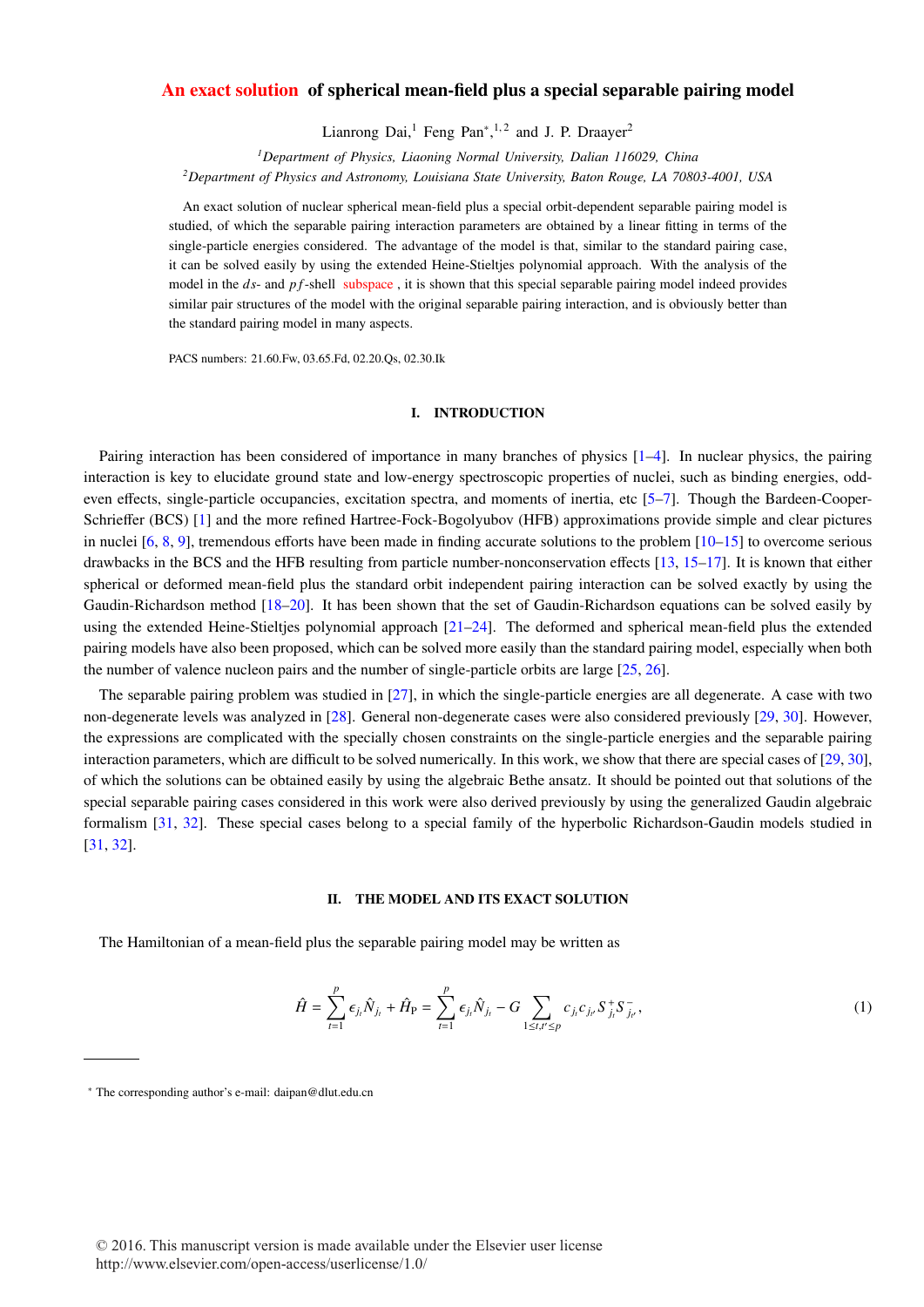where *p* is the total number of orbits considered,  $\{ \epsilon_{j_t} \}$   $(t = 1, 2, \dots, p)$  is a set of single-particle energies generated from any<br>mean field theory such as these of the shall model.  $\hat{N} = \sum_{i=1}^{n} \epsilon_{j}^{T}$ , and mean-field theory, such as those of the shell model,  $\hat{N}_j = \sum_m a_{jm}^{\dagger} a_{jm}$  and  $S_j^+ = \sum_{m>0} (-1)^{j-m} a_{jm}^{\dagger} a_{j-m}^{\dagger}$ , in which  $a_{jm}^{\dagger}$  ( $a_{jm}$ ) is the creation (annihilation) operator for a nucleon with angular momentum quantum number *j* and that of its projection *m*, *G* and  ${c_j}$   $(t = 1, 2, \dots, p)$  are the separable pairing interaction parameters, which are all assumed to be real in the following.

The set of local operators  $\{S_{j_t}^-, S_{j_t}^+, \hat{N}_{j_t}\}$   $(t = 1, 2, \dots, p)$ , where  $S_{j_t}^{\dagger} = (S_{j_t}^{\dagger})^{\dagger}$ , generate p copies of SU(2) algebra satisfying the commutation relations

$$
[\hat{N}_{j_{t}}/2, S_{j_{t'}}^{-}] = -\delta_{tt'} S_{j_{t}}^{-}, [\hat{N}_{j_{t}}/2, S_{j_{t'}}^{+}] = \delta_{tt'} S_{j_{t}}^{+}, [S_{j_{t}}^{+}, S_{j_{t'}}^{-}] = 2\delta_{tt'} S_{j_{t}}^{0},
$$
\n(2)

where  $S_{j_t}^0 = (\hat{N}_{j_t} - \Omega_{j_t})/2$  with  $\Omega_{j_t} = j_t + 1/2$ .

Let

$$
S^{+}(x) = \sum_{t=1}^{p} \frac{1}{2\epsilon_{j_t} - x} c_{j_t} S^{+}_{j_t},
$$
\n(3)

where *x* is the spectral parameter to be determined, which was used in  $[29, 30]$ . According to the commutation relations given in  $(2)$ , we have

$$
[\sum_{t} \epsilon_{j_{t}} \hat{N}_{j_{t}}, S^{+}(x)] = \sum_{t} \frac{2\epsilon_{j_{t}}}{2\epsilon_{j_{t}} - x} c_{j_{t}} S^{+}_{j_{t}} = \sum_{t} c_{j_{t}} S^{+}_{j_{t}} + x S^{+}(x),
$$
\n(4)

$$
[\hat{H}_{\mathrm{P}}, S^+(x)] = G \sum_{i'} c_{j_{i'}} S^+_{j_{i'}} \sum_{i} \frac{2S^0_{j_i}(c_{j_i})^2}{2\epsilon_{j_i} - x} = G \sum_{j_{i'}} c_{j_{i'}} S^+_{j_{i'}} \Lambda_0(x), \tag{5}
$$

where  $\Lambda_0(x) = \sum_t$  $2S_{j_t}^0(c_{j_t})^2$  $\frac{\partial f_i(e_j)}{\partial \epsilon_{j_t}-x}$ ,

$$
[[\hat{H}_{P}, S^{+}(x)], S^{+}(y)] = 2G \sum_{i'} c_{j_{i'}} S^{+}_{j_{i'}} \sum_{t} \frac{(c_{j_{t}})^{2}}{(2\epsilon_{j_{t}} - x)(2\epsilon_{j_{t}} - y)} c_{j_{t}} S^{+}_{j_{t}}.
$$
\n(6)

It is easy to check that the Hamiltonian (1) can be solved exactly by setting

$$
(c_{j_i})^2 = g_1 \epsilon_{j_i} + g_2 \forall t,
$$
\n<sup>(7)</sup>

where  $g_1$  and  $g_2$  are parameters to be determined. It is obvious that the model becomes the standard pairing case when  $g_2$  is a constant and  $g_1 = 0$ . It should be stated that the solvability of (1) with the constraints (7) has been verified in [31, 32] by using the generalized Gaudin algebraic technique.

By using  $(7)$ , Eq.  $(6)$  can be rewritten as

$$
S^{+}(x, y) = [[\hat{H}_{P}, S^{+}(x)], S^{+}(y)] = 2G \sum_{t'} c_{j_{t'}} S^{+}_{j_{t'}} \sum_{t} \frac{(g_{1} \epsilon_{j_{t}} + g_{2}) c_{j_{t}}}{(2\epsilon_{j_{t}} - x)(2\epsilon_{j_{t}} - y)} S^{+}_{j_{t}} =
$$
  
\n
$$
G \sum_{t'} c_{j_{t'}} S^{+}_{j_{t'}} \left( \frac{g_{1}}{x - y}(xS^{+}(x) - yS^{+}(y)) + \frac{2g_{2}}{x - y}(S^{+}(x) - S^{+}(y)) \right),
$$
\n(8)

which, together with Eq. (4), is the key to solve the problem.

Let  $|0\rangle$  be the vacuum state satisfying  $a_{j,m}|0\rangle = 0$   $\forall$  *t*. For the seniority  $v_j \neq 0$  case, the pairing vacuum states are denoted as  $|v_{j_i}\eta_{j_i}J_tM_t\rangle$  satisfying  $S_{j_i}^{-1}|v_{j_i}\eta_{j_i}J_tM_t\rangle = 0$ , where  $J_{j_i}$  and  $M_{J_{j_i}}$  are the angular momentum quantum number and that of its<br>third component recreatively and n is the multiplicity lebel pooded to d third component, respectively, and  $\eta_j$  is the multiplicity label needed to distinguish different possible ways of  $v_j$  particles coupled to the angular momentum  $J_{j_t}$  under the anti-symmetric irreducible representation  $\langle 1^{y_i} \rangle$  of  $Sp(2j_t + 1) \downarrow O_t(3)$ . Thus, a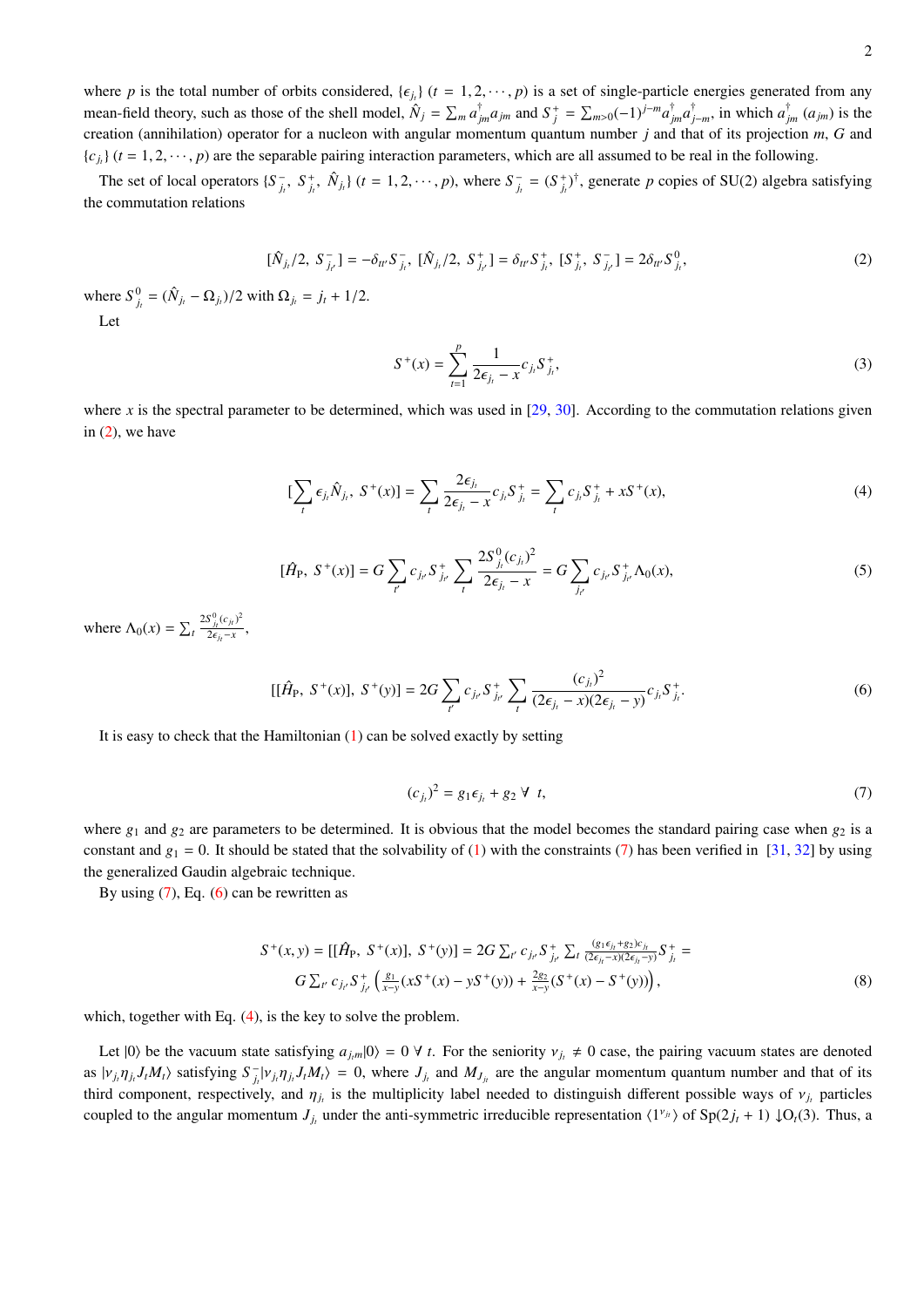pairing vacuum state of a *p*-orbit system with the total number of particles  $N = \sum_t v_{j,t}$ , and the total angular momentum *J* can be a proposed as  $[M] = |u|$ expressed as  $|JM\rangle \equiv |v_{j_1}\eta_{j_1},\dots,v_{j_p}\eta_{j_p}; \tau(J_{j_1}\times J_{j_2}\times\cdots\times J_{j_p})JM\rangle$ , in which the angular momentum coupling with  $J_{j_1}\otimes\cdots\otimes J_{j_p}\downarrow J$ <br>should be made, and rise the multiplicity label needed to resolve the multi should be made, and  $\tau$  is the multiplicity label needed to resolve the multiplicity of *J* in the coupling.

Thus, similar to the standard pairing model, *k*-pair eigenstate of (1) may be expressed as

$$
|\zeta, k; JM\rangle = S^+(x_1^{(\zeta)}) \cdots S^+(x_k^{(\zeta)}) |JM\rangle. \tag{9}
$$

Using Eqs.  $(4)$  - $(6)$  and  $(8)$ , we can directly check that

$$
\sum_{j} \epsilon_{j} \hat{N}_{j} | \zeta, \ k; JM \rangle =
$$
\n
$$
\left( \sum_{t} c_{j_{t}} S_{j_{t}}^{+} + x_{1}^{(\zeta)} S^{+}(x_{1}^{(\zeta)}) \right) S^{+}(x_{2}^{(\zeta)}) \cdots S^{+}(x_{k}^{(\zeta)}) | JM \rangle +
$$
\n
$$
\cdots + S^{+}(x_{1}^{(\zeta)}) \cdots S^{+}(x_{k-1}^{(\zeta)}) \left( (\sum_{t} c_{j_{t}} S_{j_{t}}^{+} + x_{k}^{(\zeta)} S^{+}(x_{k}^{(\zeta)}) \right) | JM \rangle
$$
\n
$$
(10)
$$

and

$$
\hat{H}_{P}|\zeta, k; JM\rangle = G \sum_{t'} c_{j_{t'}} S_{j_{t'}}^+ \left( \Lambda_0(x_1^{(\zeta)}) S^+(x_2^{(\zeta)}) \cdots S^+(x_k^{(\zeta)}) + \right. \\
 \left. \qquad \qquad \cdots + S^+(x_1^{(\zeta)}) \cdots S^+(x_{k-1}^{(\zeta)}) \Lambda_0(x_k^{(\zeta)}) \right) |JM\rangle \\
+ \sum_{t'} c_{j_{t'}} S_{j_{t'}}^+ \left( S^+(x_1^{(\zeta)}, x_2^{(\zeta)}) S^+(x_3^{(\zeta)}) \cdots S^+(x_k^{(\zeta)}) + S^+(x_1^{(\zeta)}, x_3^{(\zeta)}) S^+(x_2^{(\zeta)}) S^+(x_4^{(\zeta)}) \cdots S^+(x_k^{(\zeta)}) + \cdots + S^+(x_k^{(\zeta)}, x_k^{(\zeta)}) S^+(x_2^{(\zeta)}) \cdots S^+(x_{k-1}^{(\zeta)}) + \right. \\
 \left. \qquad \qquad \cdots + S^+(x_k^{(\zeta)}, x_1^{(\zeta)}) S^+(x_2^{(\zeta)}) \cdots S^+(x_k^{(\zeta)}) S^+(x_2^{(\zeta)}) S^+(x_3^{(\zeta)}) \cdots S^+(x_{k-1}^{(\zeta)}) + \right. \\
 \left. \qquad \qquad \cdots + S^+(x_k^{(\zeta)}, x_k^{(\zeta)}) S^+(x_2^{(\zeta)}) \cdots S^+(x_{k-2}^{(\zeta)}) \right) |JM\rangle.
$$
\n(11)

By using Eqs. (10) -(11), one can prove that the eigen-equation  $\hat{H}|\zeta, k; JM\rangle = E_k^{(\zeta)}|\zeta, k; JM\rangle$  is fulfilled when and only when

$$
\sum_{t=1}^{p} \frac{(g_1 \epsilon_{j_t} + g_2)(\Omega_{j_t} - \nu_{j_t})}{2\epsilon_{j_t} - x_i^{(\zeta)}} + \sum_{l \neq i} \frac{g_1 x_l^{(\zeta)} + 2g_2}{x_i^{(\zeta)} - x_l^{(\zeta)}} = 1/G \text{ for } i = 1, 2, \dots k,
$$
\n(12)

with the corresponding eigen-energy

$$
E_k^{(\zeta)} = \sum_{t=1}^p \epsilon_{j_t} \nu_{j_t} + \sum_{i=1}^k x_i^{(\zeta)}, \tag{13}
$$

in which  $\sum_{i=1}^{p} \epsilon_{j_i} v_{j_i}$  is contributed from particles in the pairing vacuum. In the following, we assume that  $g_1$  and  $g_2$  are real and approximation independent constants, which includes the two orbit solvabl spectral parameter independent constants, which includes the two-orbit solvable model [28] as a special case.

According to Heine-Stieltjes correspondence [21, 22], for nonzero *G*, zeros { $x_i^{(\zeta)}$ } of the extended Heine-Stieltjes polynomials  $y_k(x)$  of degree *k* are roots of Eq. (12), where  $y_k(x)$  should satisfy the following second-order Fuchsian equation:

$$
A(x)y_k''(x) + B(x,k)y_k'(x) - V(x,k)y_k(x) = 0.
$$
\n(14)

Here,  $A(x) = \frac{1}{2}(g_1x + 2g_2) \prod_{t=1}^p (2\epsilon_{j_t} - x)$  is a polynomial of degree  $p + 1$ , the polynomial  $B(x, k)$  of degree  $p - 1$  is given as

$$
B(x,k)/A(x) = \frac{2}{g_1x + 2g_2} \sum_{t=1}^{p} \frac{(g_1\epsilon_{j_t} + g_2)(\Omega_{j_t} - \nu_{j_t})}{2\epsilon_{j_t} - x} - \frac{2(k-1)Gg_1 + 2}{(g_1x + 2g_2)G},\tag{15}
$$

where the identities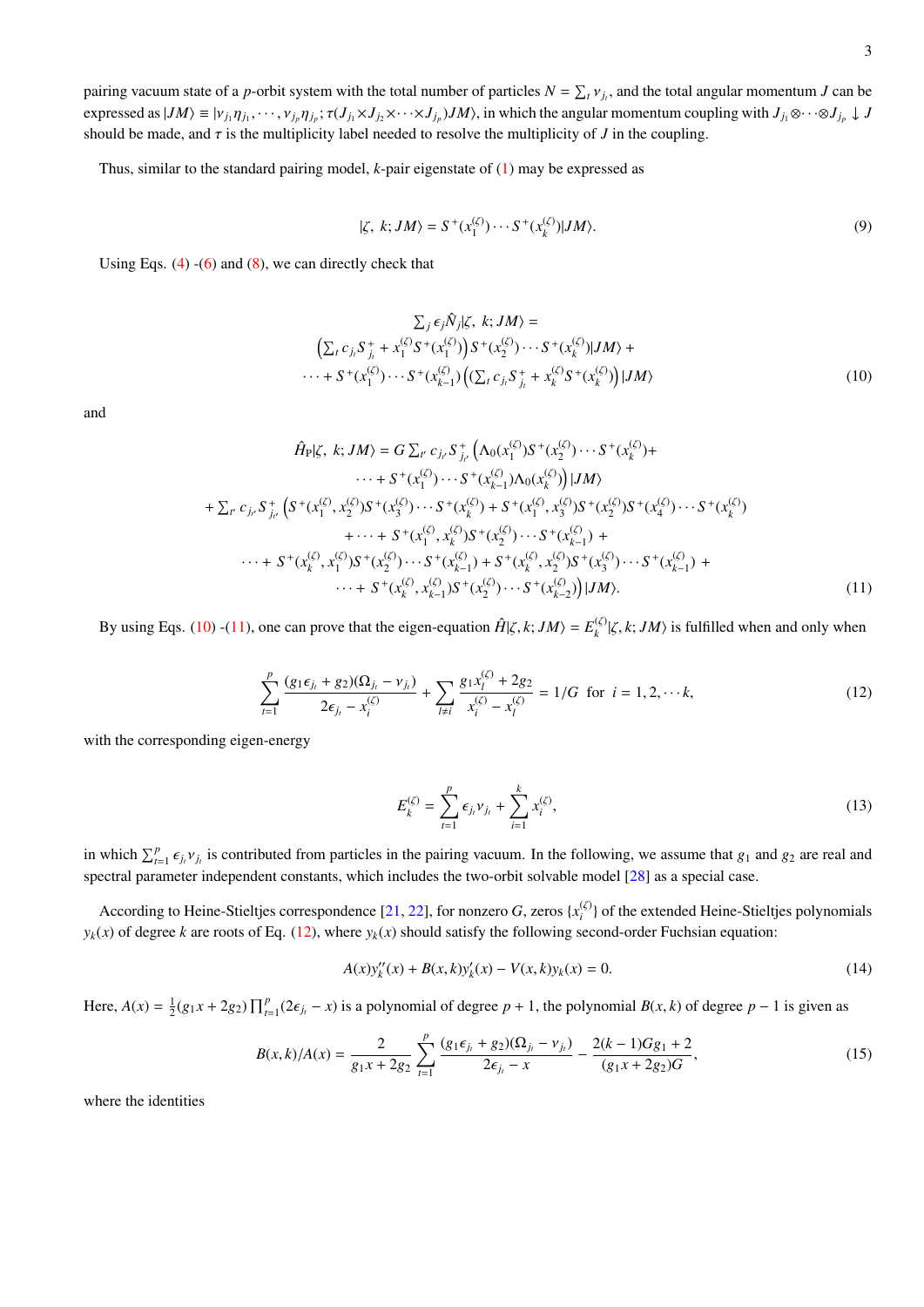$$
\sum_{1 \le l(\neq i) \le k} \frac{x_l^{(\zeta)}}{x_i^{(\zeta)} - x_l^{(\zeta)}} = \sum_{1 \le l(\neq i) \le k} \frac{(x_l^{(\zeta)} - x_i^{(\zeta)}) + x_i^{(\zeta)}}{x_i^{(\zeta)} - x_l^{(\zeta)}} = x_i^{(\zeta)} \sum_{1 \le l(\neq i) \le k} \frac{1}{x_i^{(\zeta)} - x_l^{(\zeta)}} - (k - 1) \tag{16}
$$

and

$$
\frac{y_k''(x_i)}{y_k'(x_i)} = \sum_{1 \le l(\neq i) \le k} \frac{2}{x_i - x_l} \tag{17}
$$

are used in obtaining (15) from (12), and  $V(x)$  is a Van Vleck polynomial of degree  $p - 1$ , which is determined according to Eq. (14). Therefore, the polynomial approach for the standard pairing model proposed in [22, 23] applies to the separable pairing model as well. Since the model with arbitrary separable pairing interaction parameters  $\{c_i\}$  can always be diagonalized numerically, it has been verified by using a modified code of  $[23]$  according to  $(14)$  and  $(15)$  that the Bethe ansatz solutions  $(9)$ ,  $(12)$ , and  $(13)$  coincide with those obtained from the progressive diagonalization scheme  $[33]$ , which justifies the exact solvability of the model by using the Bethe ansatz method and the generalized Richardson-Gaudin algebraic technique shown in [31, 32].

### III. APPLICATION TO THE *ds* AND *p f* SHELL

In the previous work [34], the deformed mean-field plus the special separable pairing model with  $c_i^2 = \alpha - \epsilon_i$ , where  $\epsilon_i$  are ready partials approving congress are expected from the deformed mean field and *n* is a cons single-particle energies generated from the deformed mean-field, and  $\alpha$  is a constant related to an interaction cutoff, was used to describe well deformed nuclei. It is shown in [34] that their model results excellently reproduce the Gogny self-consistent mean-field calculations in the canonical basis. To demonstrate the solution of the present model within a truncated spherical shell model subspace, we consider two examples restricted within the seniority-zero subspace. One is the *ds*-shell with 3 orbitals  $0d_{5/2}$ ,  $1s_{1/2}$ , and  $0d_{3/2}$ , of which the single-particle energies are provided in [35]. The pairing interaction matrix elements in the  $\{S_j^+\}$  basis with  $\hat{H}_{\text{Pairing}} = \sum_{j,j'} G_{2j,2j'} S_j^+ S_j^-$  for this case are obtained from the  $J = 0$  and  $T = 1$  two-body matrix elements of the SDPF-NR interaction shown in [35]. Another is the *pf*-shell with 4 orbitals  $1p_{3/2}$ ,  $1p_{1/2}$ ,  $0f_{7/2}$ , and  $0f_{5/2}$ . The pairing interaction matrix elements in the  ${S_j^+}$  basis in the *pf*-shell are obtained from the  $J = 0$  and  $T = 1$  two-body matrix elements of GXPF1 interaction [36], in which the single-particle energies are also provided. The mass scaling factors,  $(A/18)^{1/3}$  for the dependent of the single particle energies and the single particle energies and the *ds*-shell and (*A*/42)<sup>−0.3</sup> for the *p f*-shell, were not included in our analysis. Table I provides the single-particle energies and the provides interesting provides the properties interesting above the form the singl pairing interaction matrix elements in the  ${S_j^+}$  basis for these two cases. According to the method used in [27], the separable pairing interaction parameters may be determined from the two-particle ground state of the mean-field plus the  $\hat{H}_{\text{Pairing}}$ , of which the expansion coefficients of the two-particle ground state in terms of  ${S_j^+}$  may be taken to be the corresponding separable pairing interaction parameter  $c_j$  of the spherical mean-field plus the separable pairing model (SP). Then, we use a linear fit of  ${c_j^2}$  by the single-particle energies with  $1 \ge \tilde{c}_j^2 = g_1 \epsilon_j + g_2 \ge 0$  according to the constraint shown in (7), with which the model<br>will be selled the consistences particle pointing model (SSD). The best linear fit will be called the special separable pairing model (SSP). The best linear fit yields  $\tilde{c}_j^2 = 0.1524 - 0.067\epsilon_j$  for the *ds*-shell and  $\tilde{c}_j^2 = 0.1524 - 0.067\epsilon_j$  for the *ds*-shell and  $\tilde{c}_j^2 = 0.1524 - 0.067\epsilon_j$   $\tilde{c}_j^2 = 0.139 - 0.022\epsilon_j$  for the *p f*-shell, where the parameter *g*<sub>1</sub> is in (MeV)<sup>−1</sup>. The SP and the SSP parameters thus determined are all provided in Table I. The overall strength *G* in the SP was adjusted to reproduce the same two-particle ground state energy, which is thus fixed though it also varies with *k*. Since the overall pairing strength varies with the number of pairs *k*, the overall pairing interaction strength in the SSP, which is denoted as  $\tilde{G}$ , was then adjusted to reproduce the same ground state energy of the SP for a given *k*. The pairing excitation spectrum generated by the SSP in each case is compared with that generated by the SP for a given number of pairs *k* up to the half-filling. The general SP Hamiltonian (1) was numerically diagonalized by using the progressive diagonalization scheme [33] based on the solution of the pure separable pairing part [27] in the *ds*- or *p f*-shell subspace for a given number of pairs *k*, which is practically easier than the procedure shown in [29, 30]. The results of the orbit-independent standard pairing model (SPM) with  ${c_j = 1}$  and the overall pairing interaction strength  $G_s$ , of which the exact solution is well known  $[19, 20, 22-24]$ , are also shown for comparison. We observe that both the value of  $\tilde{G}$  in the SSP and that of *G<sup>s</sup>* in the standard pairing model (SPM) decreases with the increasing of the number of pairs *k* quadratically. Moreover, as shown in Fig. 1, larger value of  $G_s$  is needed in the *ds*-shell than that in the *pf*-shell, while  $\tilde{G}$  in the SSP for both shells behaves quite the same.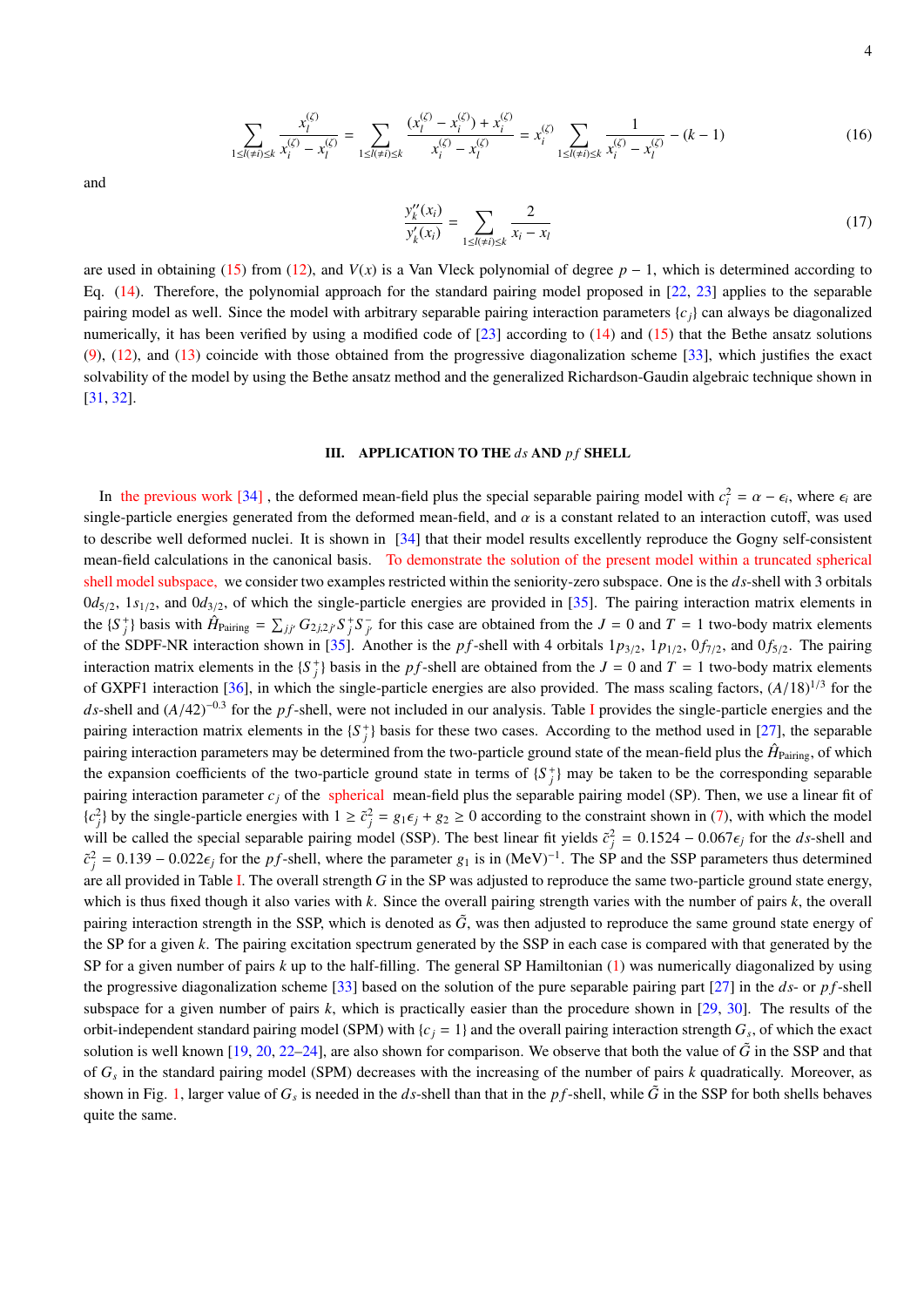TABLE I: The single-particle energies  $\epsilon_j$  (in MeV) and the pairing interaction matrix elements  $G_{2j,2j'}$  (in MeV) in the  $\{S_j^+\}$  basis for the *ds*-<br>and a forball deduced from [25, 26] the SD generators (a) and  $G$  ( and *pf*-shell deduced from [35, 36], the SP parameters { $c_j$ } and *G* (in MeV), and the SSP parameters { $\tilde{c}_j$ }.

| The ds-shell    | $\epsilon_{5/2} = -3.70$    | $\epsilon_{1/2} = -2.92$     | $\epsilon_{3/2} = 1.90$     |                             |                     |
|-----------------|-----------------------------|------------------------------|-----------------------------|-----------------------------|---------------------|
|                 | $G_{55} = -0.915$           | $G_{11} = -1.075$            | $G_{33} = -0.410$           |                             |                     |
|                 | $G_{51} = 0.1212$           | $G_{53} = -0.355$            | $G_{31} = 0.00$             |                             |                     |
|                 | $c_{5/2} = 0.99583$         | $c_{1/2} = -0.06334$         | $c_{3/2} = 0.06562$         | $G = 0.945$                 |                     |
|                 | $\tilde{c}_{5/2} = 0.63269$ | $\tilde{c}_{1/2} = -0.58995$ | $\tilde{c}_{3/2} = 0.15843$ |                             |                     |
| The $pf$ -shell | $\epsilon_{7/2} = -8.624$   | $\epsilon_{3/2} = -5.6793$   | $\epsilon_{1/2} = -4.137$   | $\epsilon_{5/2} = -1.3829$  |                     |
|                 | $G_{77} = -1.21295$         | $G_{73} = -0.50728$          | $G_{75} = -0.79859$         | $G_{71} = -0.3800$          | $G_{33} = -1.1165$  |
|                 | $G_{35} = -1.01711$         | $G_{31} = -2.11114$          | $G_{55} = -0.8054$          | $G_{51} = -0.934499$        | $G_{11} = -0.89380$ |
|                 | $c_{7/2} = 0.94638$         | $c_{3/2} = 0.23101$          | $c_{1/2} = 0.123105$        | $c_{5/2} = 0.18933$         | $G = 1.590$         |
|                 | $\tilde{c}_{7/2} = 0.57335$ | $\tilde{c}_{3/2} = 0.513755$ | $\tilde{c}_{1/2} = 0.47960$ | $\tilde{c}_{5/2} = 0.41161$ |                     |
|                 |                             |                              |                             |                             |                     |

Table II shows all pairing excitation energies of the model in the *ds*- and *pf*-shell up to the half-filling. The quality of the results in comparison to those obtained from the SP is measured by

$$
\chi = \sqrt{\frac{1}{D-1} \sum_{\zeta=1}^{D} \left( E_{k}^{(\zeta)}(\text{SP}) - E_{k}^{(\zeta)} \right)^{2}},\tag{18}
$$

where *D* is the dimension of the entire *k*-pair subspace in the *ds*- or *pf*-shell considered,  $E_k^{(\zeta)}$  is the  $\zeta$ -th pairing excitation energy<br>produced by either the SSD or the SDM. As charm in Table H and Eig. 2, produced by either the SSP or the SPM. As shown in Table II and Fig. 2, for any *k*, the SSP is better than the SPM. However, the deviation of both models from the SP becomes larger with the increasing of the number of pairs. A further measure of the model quality is also illustrated in Fig. 2, in which the ground-state overlap-square of the SSP or the SPM with the corresponding one of the SP defined by  $\rho = |\zeta = 1, k|\zeta = 1, k\rangle_{SP}|^2$ , where  $|\zeta = 1; k\rangle_{SP}$  is the ground state of the SP, and  $|\zeta = 1; k\rangle$  is either the ground<br>state of the SSP and the SSP is the state of SPM, is also above. It is abstisus state of the SSP or that of SPM, is also shown. It is obvious that the  $\chi$  value of both the SSP and the SMP increases with the increasing of *k*. With the increasing of the total number of orbits considered, the overlap increases. As shown in Fig. 2, the value of  $\rho$  is always greater than 80% up to the half-filling in the *pf*-shell, which involves 4 orbits. In all cases, the  $\chi$  value of the SSP is noticeably smaller than that of the SPM, and the overlap-square of the SSP is always a little greater than the corresponding one of the SPM. All the results indicate that the SSP is a better approximation to the original separable pairing model [27] than the standard pairing model (SPM), though both the SSP and SPM produce the SP spectra globally well, especially for the low-lying part of the spectra.



FIG. 1: The overall pairing strength  $\tilde{G}$  of the SSP and  $G_s$  of the SPM as functions of  $k$ , where the parameter *G* in the SP is fixed according to the two-particle ground state of the shell model mean-field plus the effective  $J = 0$  and  $T = 1$  two-body interaction [35, 36], where  $\tilde{G}$  denoted by the solid dot for each  $k$  in both the  $ds$ - and the  $pf$ -shell shown in the left panel, the open circle denotes the  $G_s$  value for each  $k$  in the *ds*-shell, the solid dot in the right panel denotes that in the *pf*-shell, and the curve in each case is obtained by a  $k^2$ -fitting to guide to the eye.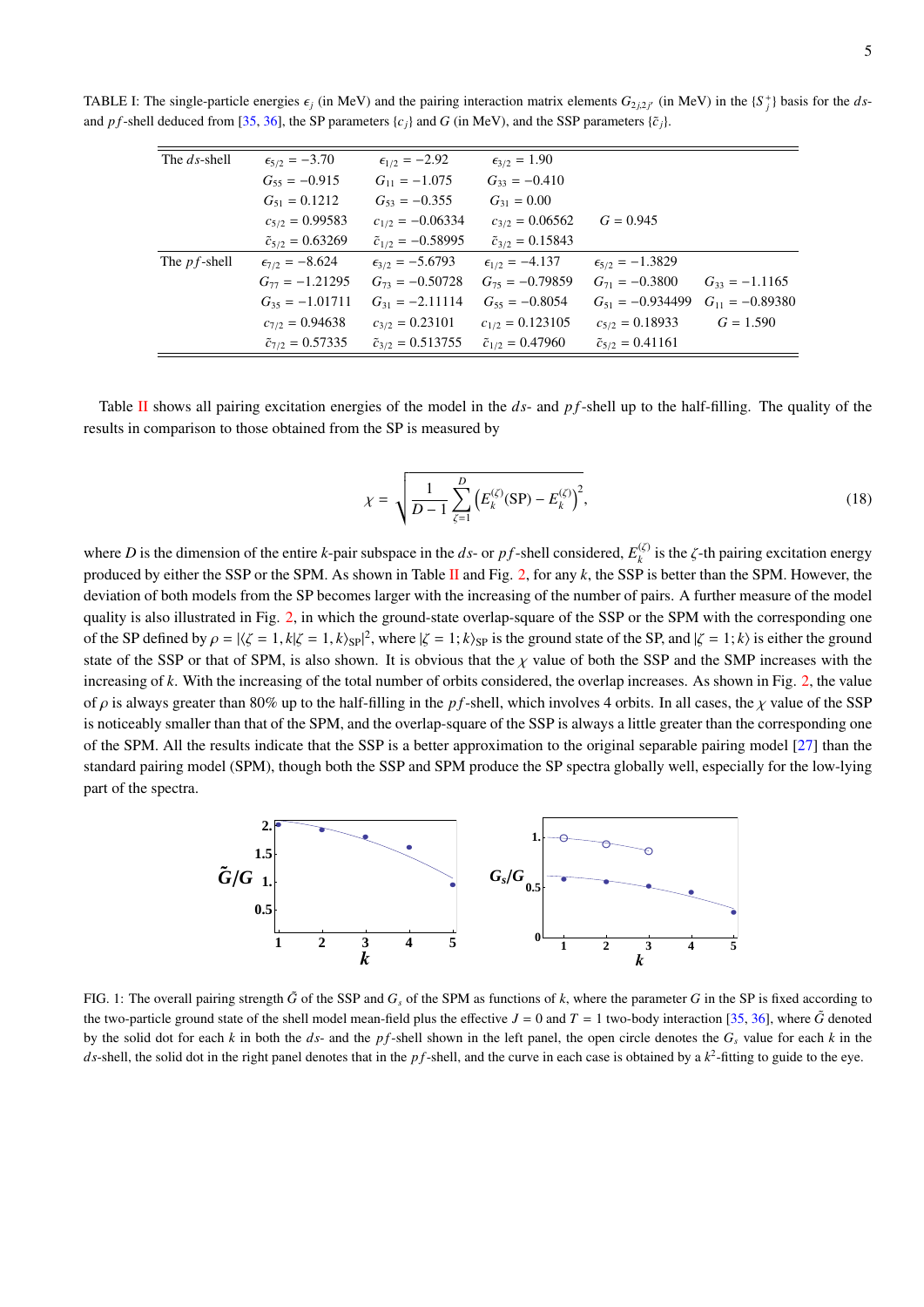

FIG. 2: The root-mean-square deviation in excitation energies  $\chi$  (in MeV) defined in (18) and the ground state overlap-square with that of the SP for a given number of pairs *k* in the *ds*- and *p f*-shell, where the solid bar represents the result of the SSP, and the hollow bar represents that of the SPM.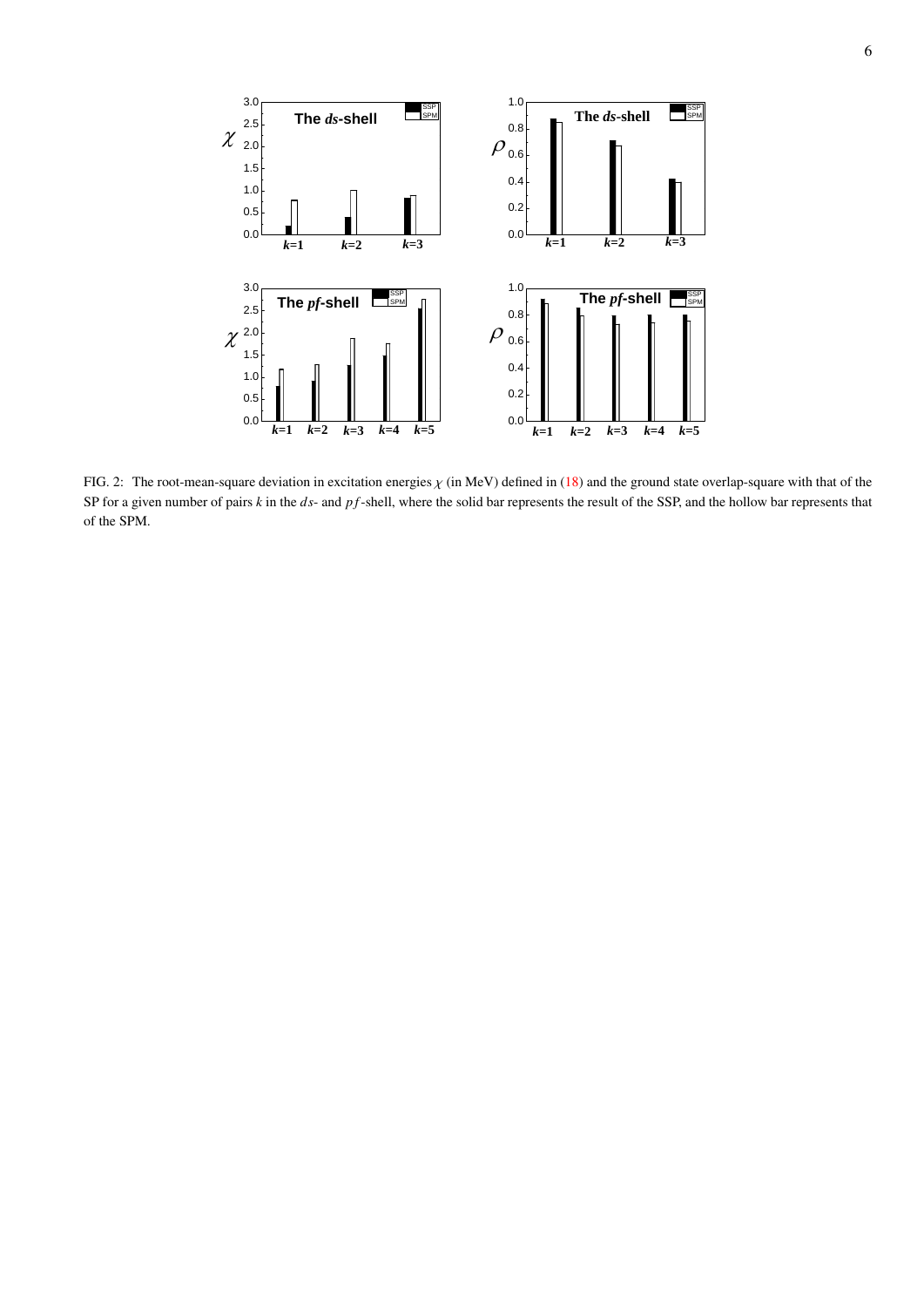7

TABLE II: Comparison of pairing excitation energies  $E_k^{(\zeta)}$  (in MeV) of the seniority-zero case obtained from the SSP and the SPM with those of the SP for a given number of pairs  $k$  up to the half-filling, where the overall strength  $\tilde{G}$  in the SSP or  $G_s$  in the SPM is adjusted to produce the same ground state energy  $E_k^{(\zeta=1)}$  for any *k*.

|              |                          | $k=1$                   |            |                          | $k=2$      |                         |                                                       | $k=3$                   |            |
|--------------|--------------------------|-------------------------|------------|--------------------------|------------|-------------------------|-------------------------------------------------------|-------------------------|------------|
| The ds-shell | SP.                      | <b>SSP</b>              | <b>SPM</b> | SP -                     | <b>SSP</b> | <b>SPM</b>              | <b>SP</b>                                             | <b>SSP</b>              | <b>SPM</b> |
| $\zeta = 1$  | $-10.22 - 10.22 - 10.22$ |                         |            | $-18.56 - 18.56 - 18.56$ |            |                         | $-25.03$ $-25.03$ $-25.03$                            |                         |            |
| $\zeta = 2$  |                          | $-5.84$ $-6.09$ $-6.12$ |            |                          |            |                         | $-16.05$ $-15.33$ $-15.27$ $-24.38$ $-22.91$ $-22.83$ |                         |            |
| $\zeta = 3$  | 3.79                     | 3.72                    | 2.72       |                          |            | $-6.42$ $-6.30$ $-7.03$ | $-14.76$ $-14.28$ $-14.91$                            |                         |            |
| $\zeta = 4$  |                          |                         |            |                          |            | $-2.05$ $-2.36$ $-3.45$ | $-12.26$ $-11.37$ $-12.22$                            |                         |            |
| $\zeta = 5$  |                          |                         |            | 7.59                     | 7.53       | 6.55                    |                                                       | $-2.62$ $-2.11$ $-2.63$ |            |
| $\zeta = 6$  |                          |                         |            |                          |            |                         | 1.75                                                  | 1.46                    | 0.49       |

|                 | $k=1$   |                            |                            | $k = 2$                |            |                            | $k = 3$                                               |                            |                |    | $k = 4$                    |            |    | $k=5$                      |            |  |
|-----------------|---------|----------------------------|----------------------------|------------------------|------------|----------------------------|-------------------------------------------------------|----------------------------|----------------|----|----------------------------|------------|----|----------------------------|------------|--|
| The $pf$ -shell | SP      | <b>SSP</b>                 | <b>SPM</b>                 | SP                     | <b>SSP</b> | <b>SPM</b>                 | SP                                                    | <b>SSP</b>                 | <b>SPM</b>     | SP | SSP                        | <b>SPM</b> | SP | SSP                        | <b>SPM</b> |  |
| $\zeta = 1$     |         |                            | $-23.10$ $-23.10$ $-23.10$ | $-43.31 -43.31 -43.31$ |            |                            |                                                       | $-60.67 - 60.67 - 60.67$   |                |    | $-75.13$ $-75.13$ $-75.13$ |            |    | $-87.59 - 87.59 - 87.59$   |            |  |
| $\zeta = 2$     |         | $-11.45$ $-12.46$ $-12.75$ |                            |                        |            | $-34.45$ $-34.36$ $-34.43$ |                                                       | $-54.58$ $-53.57$ $-53.50$ |                |    | $-71.86$ $-70.31$ $-70.19$ |            |    | $-83.99$ $-82.17$ $-82.32$ |            |  |
| $\zeta = 3$     |         | $-8.29 -8.67 -8.82$        |                            |                        |            |                            | $-31.36$ $-30.84$ $-30.71$ $-51.57$ $-50.26$ $-49.96$ |                            |                |    | $-68.92$ $-67.01$ $-66.64$ |            |    | $-83.54$ $-81.82$ $-81.56$ |            |  |
| $\zeta = 4$     | $-2.66$ |                            | $-3.50 -4.13$              |                        |            |                            | $-25.95$ $-26.17$ $-26.43$ $-46.17$ $-45.81$ $-45.83$ |                            |                |    | $-65.79$ $-63.54$ $-63.50$ |            |    | $-80.61$ $-77.94$ $-77.76$ |            |  |
| $\zeta = 5$     |         |                            |                            |                        |            |                            | $-22.80$ $-23.98$ $-24.40$ $-45.72$ $-44.97$ $-45.08$ |                            |                |    | $-63.54$ $-62.62$ $-63.56$ |            |    | $-78.38$ $-75.86$ $-75.58$ |            |  |
| $\zeta = 6$     |         |                            |                            |                        |            |                            | $-19.73$ $-21.01$ $-21.36$ $-42.72$ $-42.15$ $-42.12$ |                            |                |    | $-62.85$ $-60.76$ $-60.53$ |            |    | $-77.47$ $-75.18$ $-75.49$ |            |  |
| $\zeta = 7$     |         |                            |                            |                        |            |                            | $-14.33$ $-16.18$ $-17.02$ $-37.32$ $-37.53$ $-37.93$ |                            |                |    | $-57.45$ $-56.22$ $-58.39$ |            |    | $-77.11$ $-73.17$ $-72.94$ |            |  |
| $\zeta = 8$     |         |                            |                            |                        |            |                            | $-11.18$ $-12.52$ $-13.42$ $-34.22$ $-34.09$ $-34.50$ |                            |                |    | $-54.43$ $-52.94$ $-53.15$ |            |    | $-75.02$ $-72.13$ $-71.89$ |            |  |
| $\zeta = 9$     |         |                            |                            |                        |            | $-5.69$ $-6.82$ $-7.68$    |                                                       | $-31.09$ $-32.67$ $-33.29$ |                |    | $-54.00$ $-52.91$ $-53.04$ |            |    | $-74.52$ $-71.91$ $-71.75$ |            |  |
| $\zeta = 10$    |         |                            |                            |                        |            |                            |                                                       | $-28.73$ $-28.61$ $-28.91$ |                |    | $-48.93$ $-48.12$ $-48.60$ |            |    | $-72.05$ $-68.22$ $-67.86$ |            |  |
| $\zeta = 11$    |         |                            |                            |                        |            |                            |                                                       | $-25.69$ $-27.73$ $-28.68$ |                |    | $-48.59$ $-47.55$ $-47.54$ |            |    | $-71.40 -67.92 -67.80$     |            |  |
| $\zeta = 12$    |         |                            |                            |                        |            |                            |                                                       | $-22.62$ $-24.86$ $-25.98$ |                |    | $-45.59$ $-45.39$ $-45.98$ |            |    | $-68.95$ $-66.47$ $-66.68$ |            |  |
| $\zeta = 13$    |         |                            |                            |                        |            |                            |                                                       | $-17.14$ $-19.18$ $-20.22$ |                |    | $-40.09$ $-39.86$ $-40.33$ |            |    | $-65.97 -65.97 -66.30$     |            |  |
| $\zeta = 14$    |         |                            |                            |                        |            |                            |                                                       | $-13.98$ $-15.57$ $-16.69$ |                |    | $-37.00$ $-36.43$ $-37.74$ |            |    | $-65.46$ $-63.02$ $-62.81$ |            |  |
| $\zeta = 15$    |         |                            |                            |                        |            |                            | $-8.42$                                               |                            | $-9.25 - 9.91$ |    | $-33.98$ $-36.43$ $-36.93$ |            |    | $-62.77$ $-61.36$ $-61.57$ |            |  |
| $\zeta = 16$    |         |                            |                            |                        |            |                            |                                                       |                            |                |    | $-31.42$ $-30.63$ $-31.72$ |            |    | $-62.57 -59.07 -59.25$     |            |  |
| $\zeta = 17$    |         |                            |                            |                        |            |                            |                                                       |                            |                |    | $-28.50$ $-30.29$ $-30.30$ |            |    | $-59.97 -58.84 -58.92$     |            |  |
| $\zeta = 18$    |         |                            |                            |                        |            |                            |                                                       |                            |                |    | $-25.43$ $-27.76$ $-28.98$ |            |    | $-57.16$ $-56.40$ $-56.52$ |            |  |
| $\zeta = 19$    |         |                            |                            |                        |            |                            |                                                       |                            |                |    | $-19.86$ $-21.45$ $-22.18$ |            |    | $-54.02$ $-54.88$ $-55.89$ |            |  |
| $\zeta = 20$    |         |                            |                            |                        |            |                            |                                                       |                            |                |    | $-16.71$ $-17.87$ $-18.64$ |            |    | $-50.98$ $-52.70$ $-53.03$ |            |  |
| $\zeta = 21$    |         |                            |                            |                        |            |                            |                                                       |                            |                |    |                            |            |    | $-45.61 - 49.32 - 49.91$   |            |  |
| $\zeta = 22$    |         |                            |                            |                        |            |                            |                                                       |                            |                |    |                            |            |    | $-42.53 - 45.57 - 46.37$   |            |  |

## IV. SUMMARY

The exact solution of nuclear spherical mean-field plus a special orbit-dependent separable pairing model is revisited by using the algebraic Bethe ansatz method, of which the separable pairing interaction parameters is obtained by a linear fitting in terms of the single-particle energies. The special separable pairing model studied in this work belong to a special family of the hyperbolic Richardson-Gaudin models proposed previously [31, 32]. The advantage of the model is that, similar to the standard pairing case, it can be solved easily by using the extended Heine-Stieltjes polynomial approach. We have shown that this special separable pairing model indeed provides similar pair structures of the model with the general separable pairing interaction [27]. Though there are deviations from the general separable pairing model, the special separable pairing model is obviously better than the standard pairing model in many aspects. As demonstrated in [34], the model is indeed suitable to describe many-particle correlations in pair-rich heavy nuclei.

Support from the U.S. National Science Foundation (OCI-0904874, ACI-1516338), U.S. Department of Energy (DE-